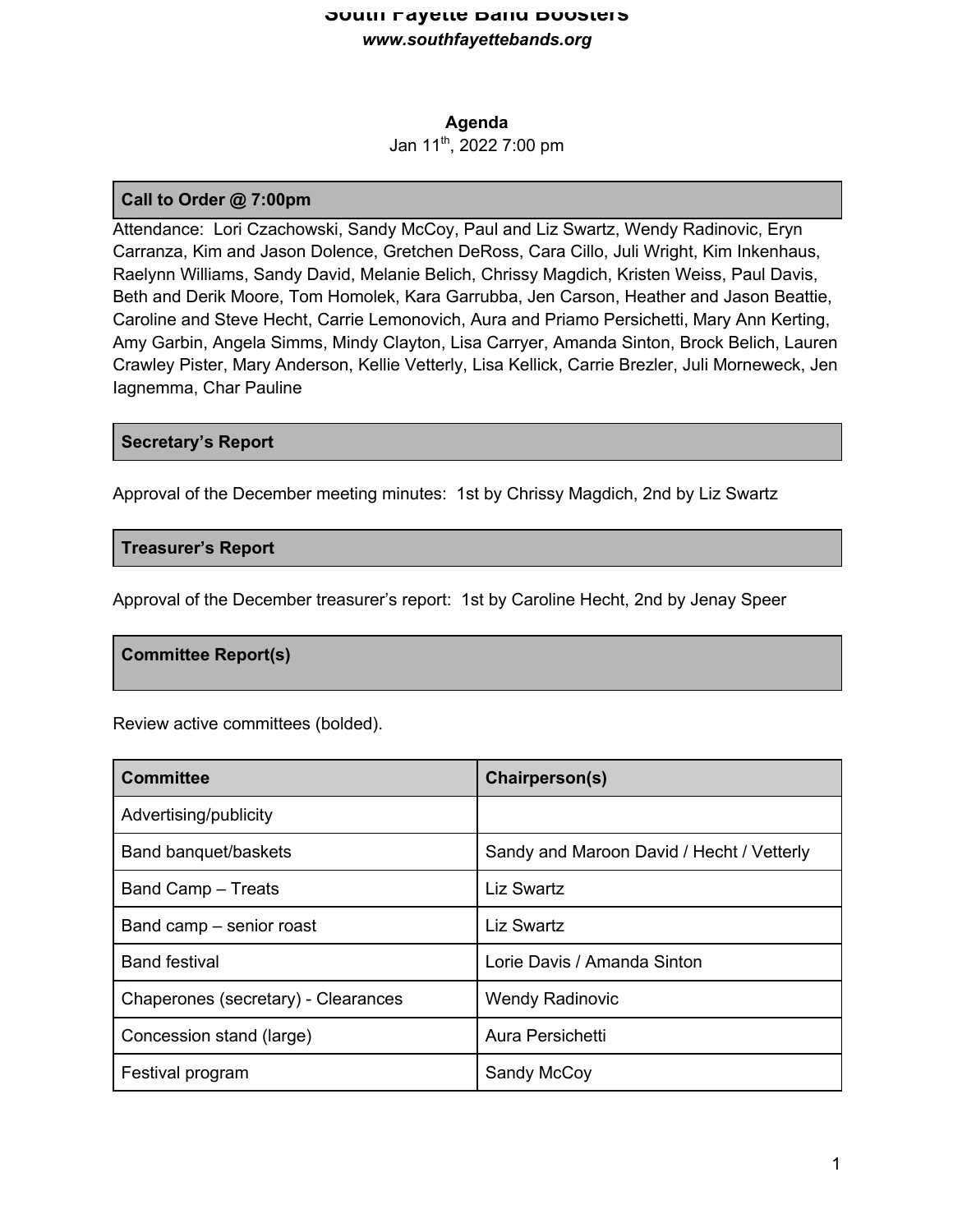# **South Fayette Band Boosters** *www.southfayettebands.org*

| Hoagie sale                           | Eryn Carranza: Possibly April or May                                          |
|---------------------------------------|-------------------------------------------------------------------------------|
| <b>Homecoming Carnival</b>            | Rhonda Fratto                                                                 |
| Lottery ticket fundraiser (treasurer) | <b>Paul Swartz</b>                                                            |
| Miley's Racetrack                     | Lorie Davis / shadow needed                                                   |
| Nominating Committee - officers       | Lori Czachowski / Sandy McCoy                                                 |
| <b>Scholarship</b>                    | <b>Caroline Hecht: Lorie Davis started,</b><br>Caroline will discuss with her |
| <b>Scrip Program</b>                  | Lisa Kellick: Running well                                                    |
| Signup.com (secretary)                | <b>Wendy Radinovic</b>                                                        |
| Star Lake                             | <b>Heather and Jason Beattie</b>                                              |
| Stromboli                             | Amy Garbin                                                                    |
| Uniforms                              | Jen lagnemma / Jenay Speer                                                    |
| <b>Video</b>                          | Marsha McFalls / shadow needed                                                |
| Water and snacks                      | <b>Steve Speer</b>                                                            |
| Website                               | Marsha Mcfalls / shadow needed                                                |
| <b>Wreath sale</b>                    | <b>Charlene Pauline / Jenny Carson</b>                                        |

# **Old or Unfinished Business**

- Band videos Marsha McFalls
	- o On band website
		- Southfayettebands.org
		- Password lgm2122
- Wreath Sale (see Committee Report)
- Possible apparel sale. Angela and Eryn are working together to figure out if and when. Eryn suggested possibly Fancloth

## **New Business and Announcements**